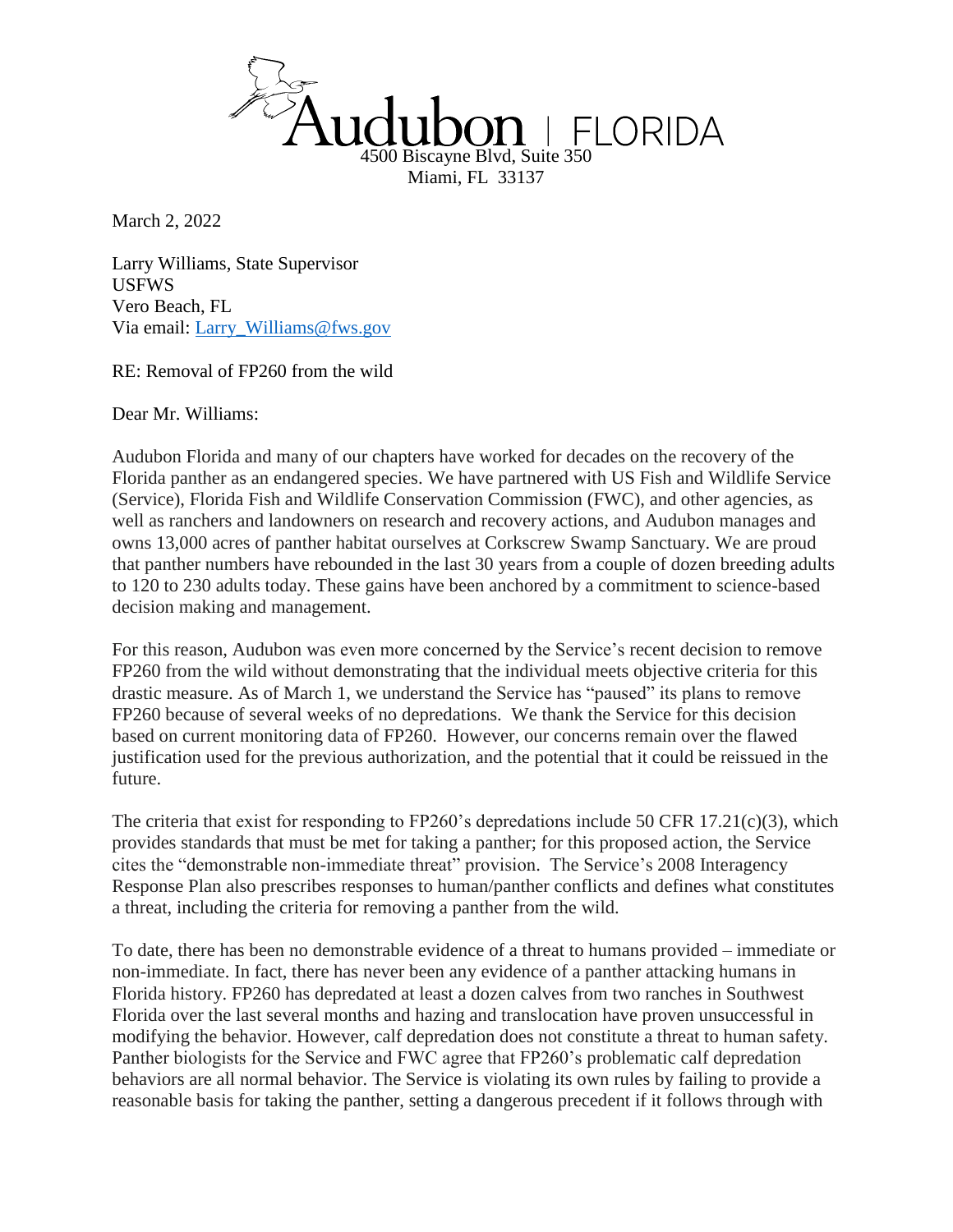these paused plans. There is an expectation of transparency and the Service needs to demonstrate how this proposed action meets existing criteria.

Landowners impacted by depredation need a longer term remedy. In the short term, private groups like the Naples Zoo have compensated operations like JB Ranch for calf losses. But a longer term depredation minimization and compensation program must be created if panthers are to thrive in this landscape. The lack of transparency supporting this proposed action gives the appearance that the threat standard is being used as a proxy for addressing depredation concerns. We can and must talk more substantively about changes to depredation policy and compensation regimes without setting this precedent for panther removal.

Again, Audubon appreciates the Service's pause in its plans to remove FP260 from the wild. Extraordinary precedents like this must be supported by meeting transparent, objective criteria. Should FP260's depredations resume, we hope the Service will commit to this standard of transparency and accountability rather than renewing its prior, unsupported authorization. In the interim, the Service has an opportunity to establish compensatory programs for depredation before the next calving season on Southwest Florida's ranches. Audubon is eager to assist in whatever way we may be useful.

Sincerely,

Julie Wraithmell Vice President and Executive Director Audubon Florida and Florida Audubon Society

Ray Klahne President Audubon of Martin County

Jason Giraulo President Flagler Audubon

Bill and Marsha Cox Co-presidents SE Volusia Audubon

Phyllis Hall President Seminole County Audubon Society

Sallie Carlock President Santa Fe Audubon Society

Richard Baker, Ph.D. President, Pelican Island Audubon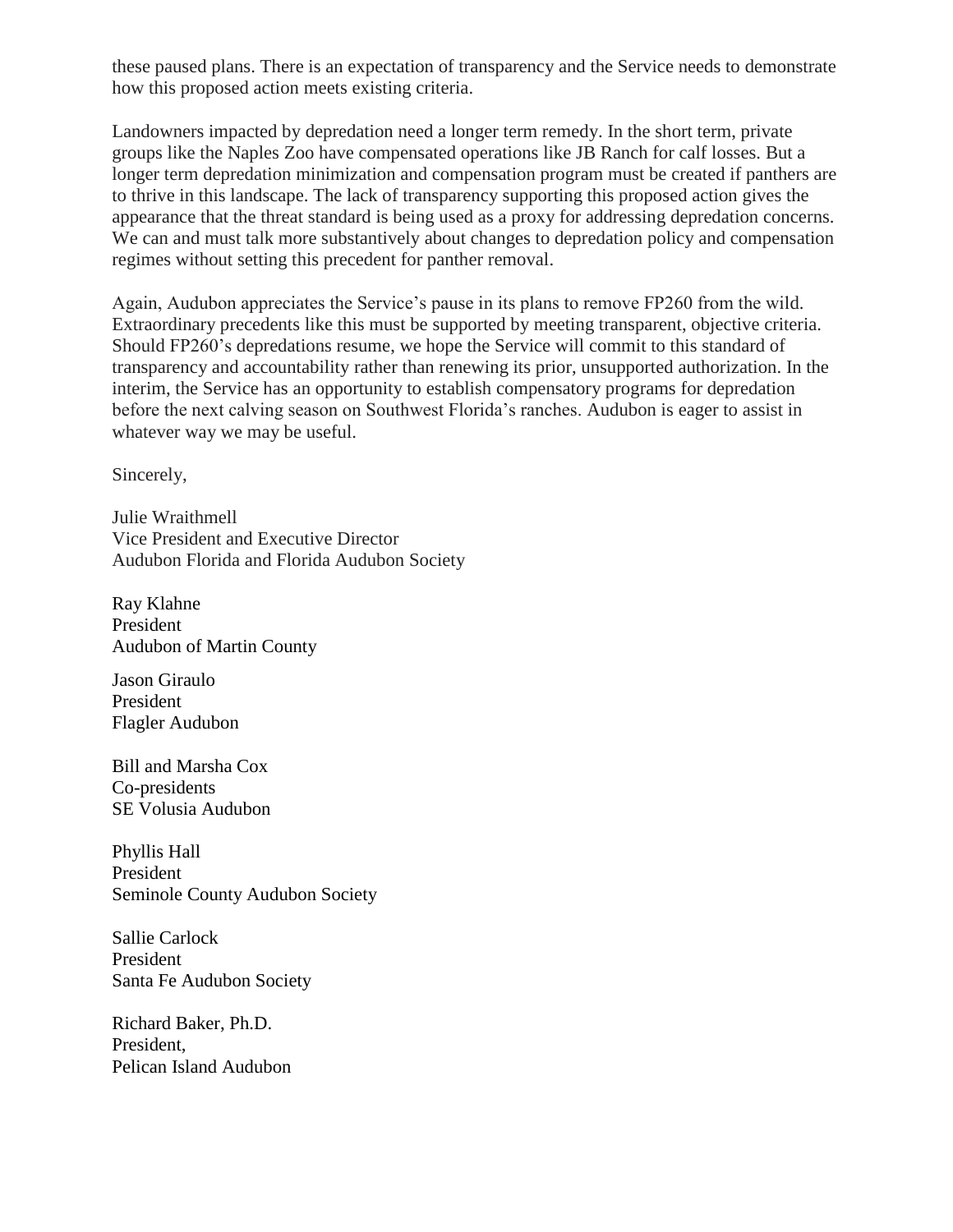John Middleton Steering Committee Four Rivers Audubon

Katherine Prophet President Manatee County Audubon Society

Marcy Jean Brenner Vice President St Johns County Audubon

Simona Burshteyn, Esq. President South Florida Audubon

Bev Hansen President Hernando Audubon

David Hartgrove President Halifax River Audubon

Jay Bushnell Past President Cedar Keys Audubon

Kathleen Carr President Apalachee Audubon

Jack Foard President Venice Area Audubon Society

Bren Curtis and Mike Krzyzkowski Co-Presidents Peace River Audubon

Gerri Reaves President SW Florida Audubon

Ellen Lynch President St. Lucie Audubon